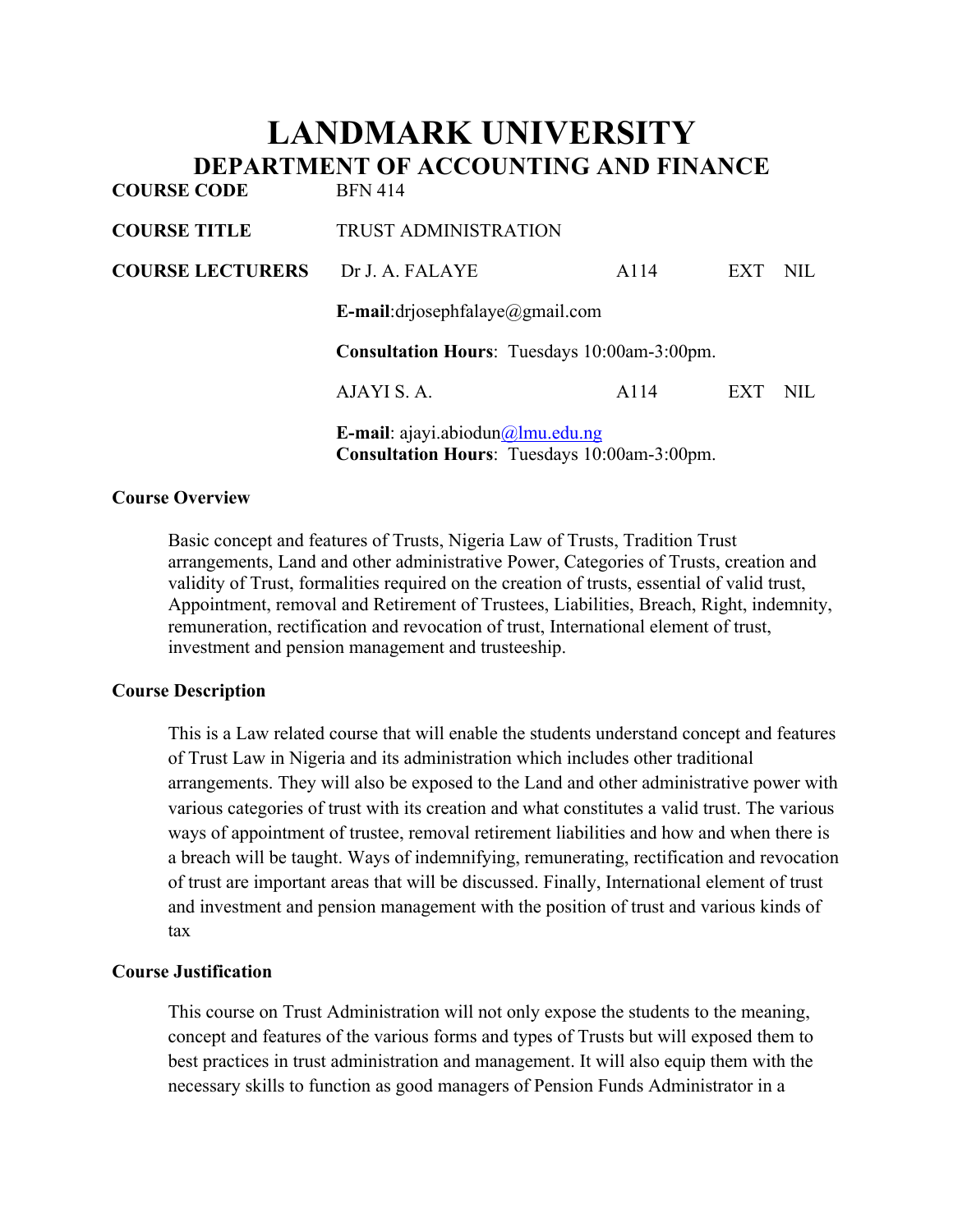competitive financial environment. Moreover, the course will enhance their managerial capabilities in other ad-hoc financial administrative functions expected of future job creators through share innovativeness in line with the vision of Landmark University.

#### **Course Objectives / Goals**

At the end of the course, the student are excepted to

- 1. Understand the concept and practice of Trust administration.
- 2. Understand various statutes on Trust practice in Nigeria
- 3. Understand the limitation of Trusteeship with the various elements that's make it valid and rights to third party.
- 4. Understand the Global nature of Trusteeship.
- **5.** Understand the tax element of properties in Trust administration.

#### **Grading Method**

| Grading              | Score $(\% )$ |
|----------------------|---------------|
| 1 <sup>st</sup> Test |               |
| Assignment           |               |
| Mid-Semester Test    | 15            |
| Final Examination    | 70            |
| <b>Total</b>         | 100           |

### **Course Delivery Strategies**

An interactive lecture delivery method backed up with power point presentation will be adopted. The implication of this is that students will be allowed to make their inputs through questions and comments while the lecturer will also ask questions on the topic taught, to get feedbacks to ensure comprehension. Students will be encouraged and expected to visit the library to source and read relevant recommended textbooks on the topics taught. They are also encouraged to make use of internet facilities availed them by the school authority to get relevant materials online.

#### **Lecture Content**

| Week $1 & 2$ | Basic concept and features of Trust, Nigeria Law of Trusts,<br>Traditional trusts arrangements, various terms in trusts, and Land<br>and other administrative powers       |
|--------------|----------------------------------------------------------------------------------------------------------------------------------------------------------------------------|
| Week $3 & 4$ | Categories of Trust – Express and Implied Trust, Complete and<br>Incomplete Trust, Imperfect Gifts, Executed and Executor trusts<br>and Trust arising by operation of Law. |
| Week $5 & 6$ | Creation and Validity of Trust                                                                                                                                             |